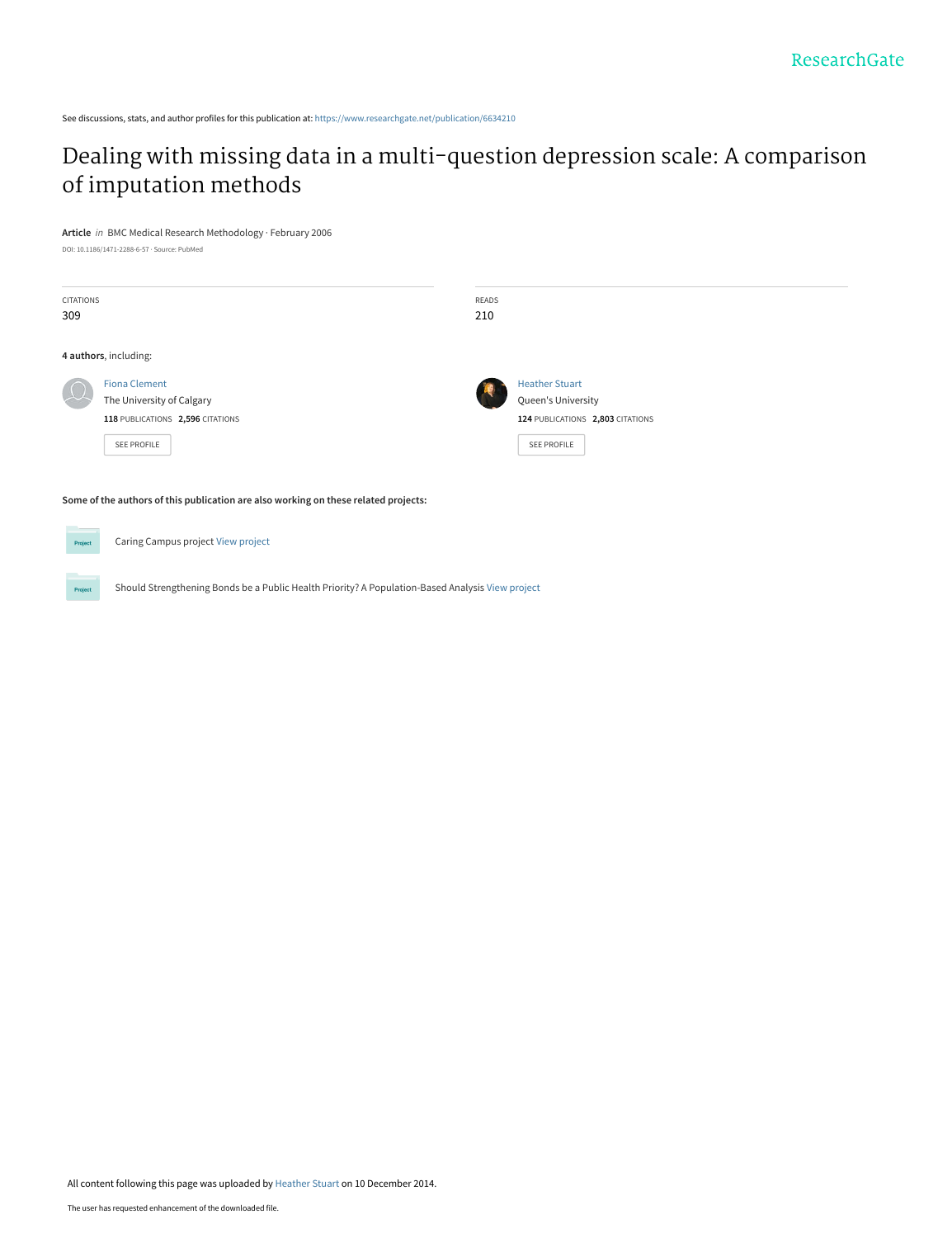# Research article **[Open Access](http://www.biomedcentral.com/info/about/charter/)**

# **Dealing with missing data in a multi-question depression scale: a comparison of imputation methods**

Fiona M Shrive<sup>1,3,4</sup>, Heather Stuart<sup>4,5</sup>, Hude Quan<sup>1,3,4</sup> and William A Ghali\*1,2,3,4

Address: 1Department of Community Health Sciences, Faculty of Medicine, University of Calgary, Alberta, Canada, 2Department of Medicine, Faculty of Medicine, University of Calgary, Alberta, Canada, 3Centre for Health and Policy Studies, Faculty of Medicine, University of Calgary, Alberta, Canada, 4The Centre for the Advancement of Health, Calgary Health Region, Calgary, Alberta, Canada and 5Department of Community Health Sciences, Faculty of Medicine, Queen's University, Kingston, Ontario, Canada

Email: Fiona M Shrive - fmshrive@ucalgary.ca; Heather Stuart - hh11@post.queensu.ca; Hude Quan - hquan@ucalgary.ca; William A Ghali\* - wghali@ucalgary.ca

\* Corresponding author

Published: 13 December 2006

*BMC Medical Research Methodology* 2006, **6**:57 doi:10.1186/1471-2288-6-57

[This article is available from: http://www.biomedcentral.com/1471-2288/6/57](http://www.biomedcentral.com/1471-2288/6/57)

© 2006 Shrive et al; licensee BioMed Central Ltd.

This is an Open Access article distributed under the terms of the Creative Commons Attribution License [\(http://creativecommons.org/licenses/by/2.0\)](http://creativecommons.org/licenses/by/2.0), which permits unrestricted use, distribution, and reproduction in any medium, provided the original work is properly cited.

Received: 01 August 2006 Accepted: 13 December 2006

#### **Abstract**

**Background:** Missing data present a challenge to many research projects. The problem is often pronounced in studies utilizing self-report scales, and literature addressing different strategies for dealing with missing data in such circumstances is scarce. The objective of this study was to compare six different imputation techniques for dealing with missing data in the Zung Self-reported Depression scale (SDS).

**Methods:** 1580 participants from a surgical outcomes study completed the SDS. The SDS is a 20 question scale that respondents complete by circling a value of 1 to 4 for each question. The sum of the responses is calculated and respondents are classified as exhibiting depressive symptoms when their total score is over 40. Missing values were simulated by randomly selecting questions whose values were then deleted (a missing completely at random simulation). Additionally, a missing at random and missing not at random simulation were completed. Six imputation methods were then considered; 1) multiple imputation, 2) single regression, 3) individual mean, 4) overall mean, 5) participant's preceding response, and 6) random selection of a value from 1 to 4. For each method, the imputed mean SDS score and standard deviation were compared to the population statistics. The Spearman correlation coefficient, percent misclassified and the Kappa statistic were also calculated.

**Results:** When 10% of values are missing, all the imputation methods except random selection produce Kappa statistics greater than 0.80 indicating 'near perfect' agreement. MI produces the most valid imputed values with a high Kappa statistic (0.89), although both single regression and individual mean imputation also produced favorable results. As the percent of missing information increased to 30%, or when unbalanced missing data were introduced, MI maintained a high Kappa statistic. The individual mean and single regression method produced Kappas in the 'substantial agreement' range (0.76 and 0.74 respectively).

**Conclusion:** Multiple imputation is the most accurate method for dealing with missing data in most of the missind data scenarios we assessed for the SDS. Imputing the individual's mean is also an appropriate and simple method for dealing with missing data that may be more interpretable to the majority of medical readers. Researchers should consider conducting methodological assessments such as this one when confronted with missing data. The optimal method should balance validity, ease of interpretability for readers, and analysis expertise of the research team.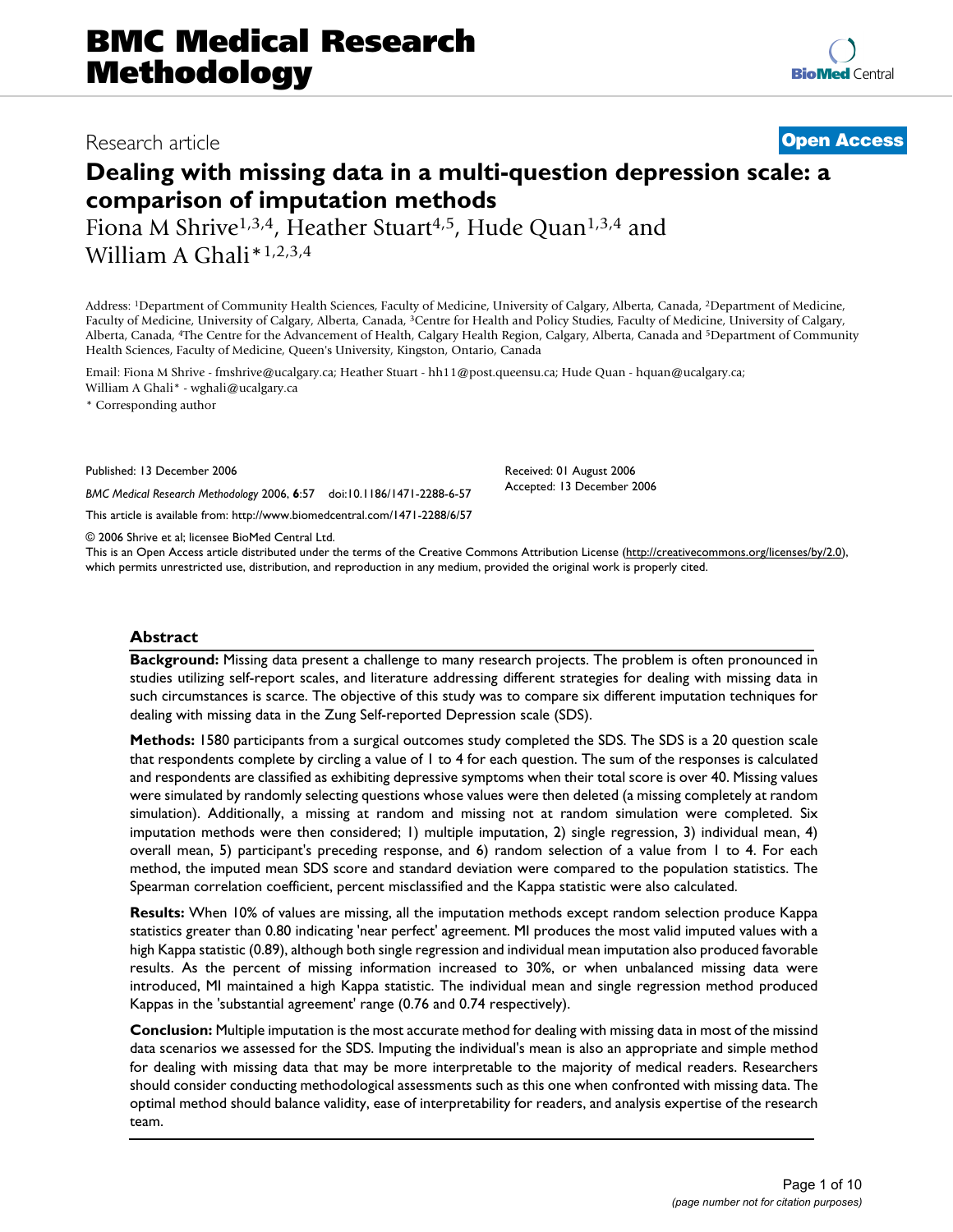## **Background**

Missing data are a common challenge in health research, and the problem is often pronounced in studies that use self-report instruments. As part of an outcome study in surgical patients, we measured levels of depression in surgical patients using a validated instrument, the Zung Selfrated Depression Scale (SDS) (Table 1)[1]. Among the 1931 patients surveyed, 351 did not fully complete the instrument. The quantity of missing data among those 351 subjects occasionally involved only 1 missing response in the entire instrument, with the majority of respondents missing 4 or less items. The remaining 1580 participants of the study completed all 20 questions of the SDS. Such missing data scenarios leave researchers with the choice of dropping cases entirely when they have missing responses to some questions, or alternatively, finding an imputation solution to deal with missing information.

To gain insights into how to deal with missing data in such scenarios, we conducted a methodological study for which we selected the subset of participants with complete responses in the above-mentioned study, and simulated missing data scenarios by deleting observations. We then compared 6 methodological approaches to imputing replacement values for the deleted observations and assessed the accuracy of each of the six methods. These 6 methodological approaches are described in detail in the Methods section. Five missing data simulations were produced from a complete data set to permit this methodological comparison. Initially, data were deleted randomly with missing data probabilities of 10%, 20% and 30% applied equally to all questions on the Zung SDS. We then implemented a deletion algorithm pattern that assigned a higher probability of missing data to one particular question, a pattern of missing data that resembles that of our surgical outcome study. We also considered a scenario where the probability of missing was linked to patient characteristics (age and gender). Lastly, a missing not at random simulation was completed by linking the probability of missing one particular question to the response of that question. Our methodological approach and findings will inform researchers who encounter such missing data scenarios in the conduct of health research.

### **Methods**

A total of 1931 patients seen in the pre-operative assessment clinic of a tertiary care centre in Calgary, Alberta, Canada agreed to participate in the survey portion of a surgical outcomes study. After informed consent was obtained, participants were given a study package containing an introductory letter and the questionnaires. All questionnaires were self-reported and returned to the research assistant upon completion. Ethical approval was obtained from the University of Calgary Ethics Review Board.

The SDS questionnaire is a 20 question scale for which details are shown in Table 1. Each question is scored between 1 and 4, and a sum of responses is calculated. A previous version of the Zung SDS included 25 questions

|                                                                         | None or a little of the time | Some of the time | Good part of the time | Most of the time |
|-------------------------------------------------------------------------|------------------------------|------------------|-----------------------|------------------|
| 1. I feel down-hearted, blue, and sad.                                  |                              |                  |                       |                  |
| 2. Morning is when I feel the best.                                     |                              |                  |                       |                  |
| 3. I have crying spells or feel like it.                                |                              |                  |                       |                  |
| 4. I have trouble sleeping through the night.                           |                              |                  |                       |                  |
| 5. I eat as much as I used to.                                          |                              |                  |                       |                  |
| 6. I enjoy looking at, talking to, and being with attractive men/women. |                              |                  |                       |                  |
| 7. I notice that I am losing weight.                                    |                              |                  |                       |                  |
| 8. I have trouble with constipation.                                    |                              |                  |                       |                  |
| 9. My heart beats faster than usual.                                    |                              |                  |                       |                  |
| 10. I get tired for no reason.                                          |                              |                  |                       |                  |
| 11. My mind is as clear as it used to be.                               |                              |                  |                       |                  |
| 12. I find it easy to do the things I used to.                          |                              |                  |                       |                  |
| 13. I am restless and can't keep still.                                 |                              |                  |                       |                  |
| 14. I feel hopeful about the future.                                    |                              |                  |                       |                  |
| 15. I am more irritable than usual.                                     |                              |                  |                       |                  |
| 16. I find it easy to make decisions.                                   |                              |                  |                       |                  |
| 17. I feel that I am useful and needed.                                 |                              |                  |                       |                  |
| 18. My life is pretty full.                                             |                              |                  |                       |                  |
| 19. I feel that others would be better off if I were dead.              |                              |                  |                       |                  |
| 20. I still enjoy the things I used to do.                              |                              |                  |                       |                  |
|                                                                         |                              |                  |                       |                  |

**Table 1: The Zung Self-rating Depression Scale (SDS)**

Scoring – The total score is calculated by adding the responses to the 20 questions. The maximum total is 80 (20 statements with a highest possible score of 4 each). The score is then converted into a total out of 100 by dividing the respondent's sum by 0.8. The cut points for the scale are: (1) < 50 : normal range

(2) 50 – 59 : minimal or mild depression

(3) 60 – 69 : moderate to marked depression

(4) > 70 : severe depression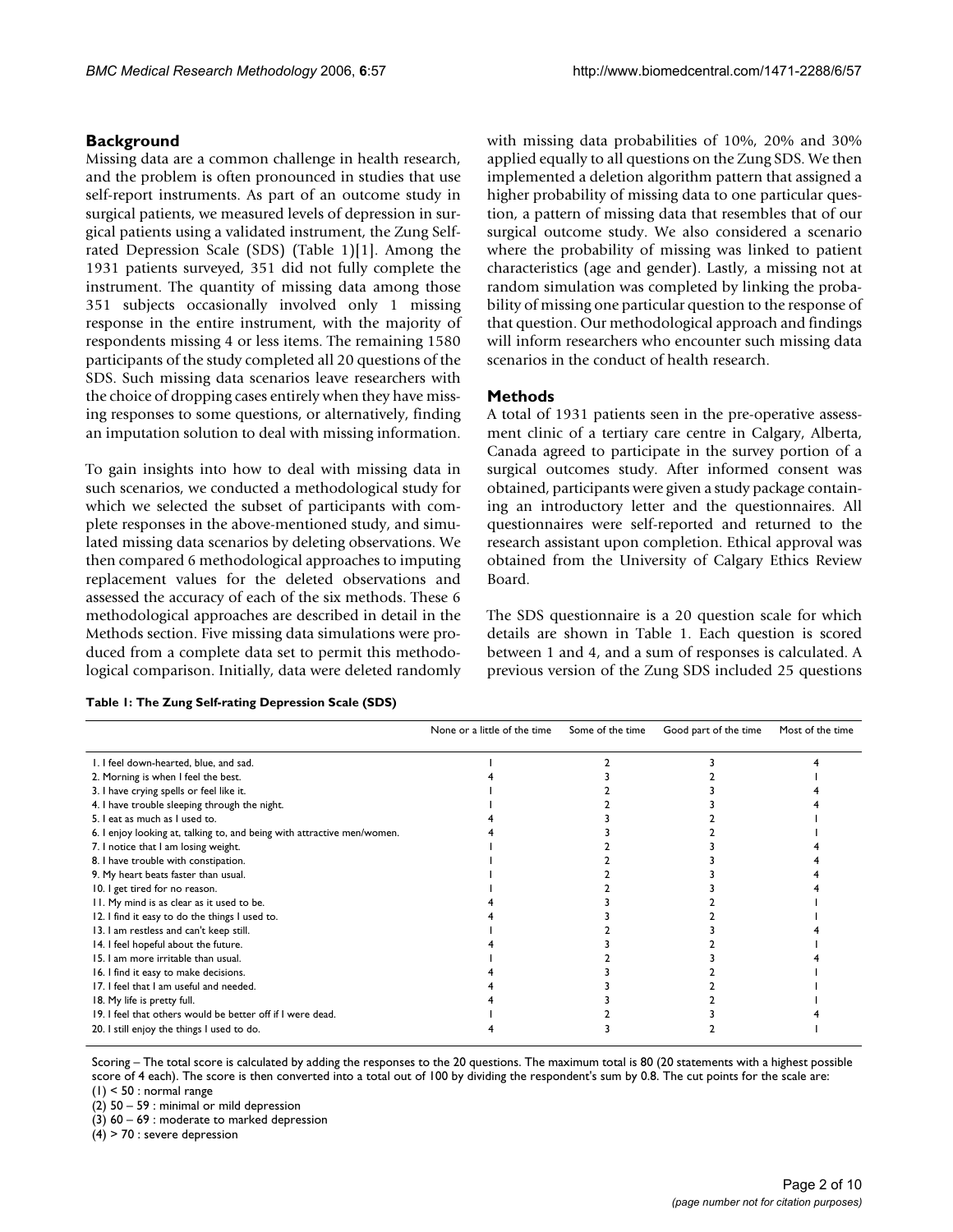with a maximum total score of 100 [2]. To maintain comparability across the previous and the current version of the SDS instrument, the score from the current version is converted onto a 100-point scale. Thus, the calculated sum of scores across the 20 questions is converted to a 100-point scale by dividing the sum by 0.8. Respondents are classified as exhibiting depressive symptoms when their converted score is over 50.

As mentioned earlier, 1580 patients completed all items of the SDS questionnaire. Missing values were simulated in these complete cases by assigning each observation a number between 0 and 1 randomly selected from the uniform distribution (0,1); each number between 0 and 1 has an equal probability of being assigned. The assigned value was then used to assign missing values to selected observations. Initially, three missing completely at random (MCAR) scenarios were simulated; the probability of missing is not linked to any other patient characteristics. Observations assigned a value of less than 0.10 were deleted simulating a study with 10% of the collected data missing. For subsequent MCAR simulations the value was increased to 0.20, and then to 0.30. Subjects with no deleted values were then removed from the analysis since there is no missing value to impute.

We also considered an unbalanced MCAR scenario where the probability of missing question 6 ("I enjoy looking at, talking to, and being with attractive men/women" [Table 1]) was 20% and 10% for all other questions. This was done to mimic the pattern the missing data seen in our cohort where question 6 was found to be missing approximately twice as often as other questions among the incomplete cases. This simulation is referred to as the "Q6" simulation.

Next, a missing at random (MAR) simulation was completed; the probability of missing is linked to known patient characteristics. The probability of an observation being missing was linked to the age and gender of the patient. This association has been demonstrated in the literature with females and those over 65 being more likely to have missing values [3]. Thus, females over 65 were assigned a 20% probability of non-response; all other patients were assigned a 10% probability.

Lastly, a missing not at random simulation was completed (MNAR). In this scenario, the probability of missing depends on an unknown patient characteristic. All questions, except question 6, were assigned a probability of missing of 10%. If the response to question 6 was a 1 or 2, the probability of missing for question 6 was 5%. If the response was a 3 or a 4 the probability of missing was 20%. Thus, the probability of missing questions 6 was linked to the response of question 6 itself (an unknown characteristic in real missing data situations).

Six methods of imputation were compared: 1) random selection, 2) preceding question, 3) question mean, 4) individual mean 5) single regression and 6) a multiple imputation (MI) algorithm. Each method is briefly described below:

# 1) Random Selection

The imputed value was a randomly selected value from 1 to 4. This method was included to provide an example of an imputation method for which no participant characteristics are considered.

# 2) Preceding Response

The SDS questionnaire contains a series of questions that when asked together assess the subject's depressive symptoms. Subjects tend to respond at levels consistent with their mental state throughout the instrument. In such situations, a subject's response to the preceding question could be used as a source of information for determining the missing response. For this method, we replicated the preceding question's response to impute the missing response.

# 3) Question Mean

The question mean method imputes the overall mean of the specific question from the entire cohort. For example, if a participant has a missing value for question 17, the imputed value is the mean calculated from the completed question 17 for the entire cohort.

# 4) Individual Mean

Individual mean imputation can also be used as a simple form of imputation in such scenarios. The imputed value is the calculated mean of a given subject's complete responses to other questions. If a participant has 2 missing responses, the values are filled with the calculated average of the remaining completed 18 questions.

# 5) Single Regression

A regression model was built to predict the missing value based on cases with complete data. The missing value was considered the outcome variable with all other available data points for an individual used as the predictor variables. Since traditional regression approach would result in a different model for each pattern of missing data, we applied the multiple regression procedure from SAS (see below) using only one repetition.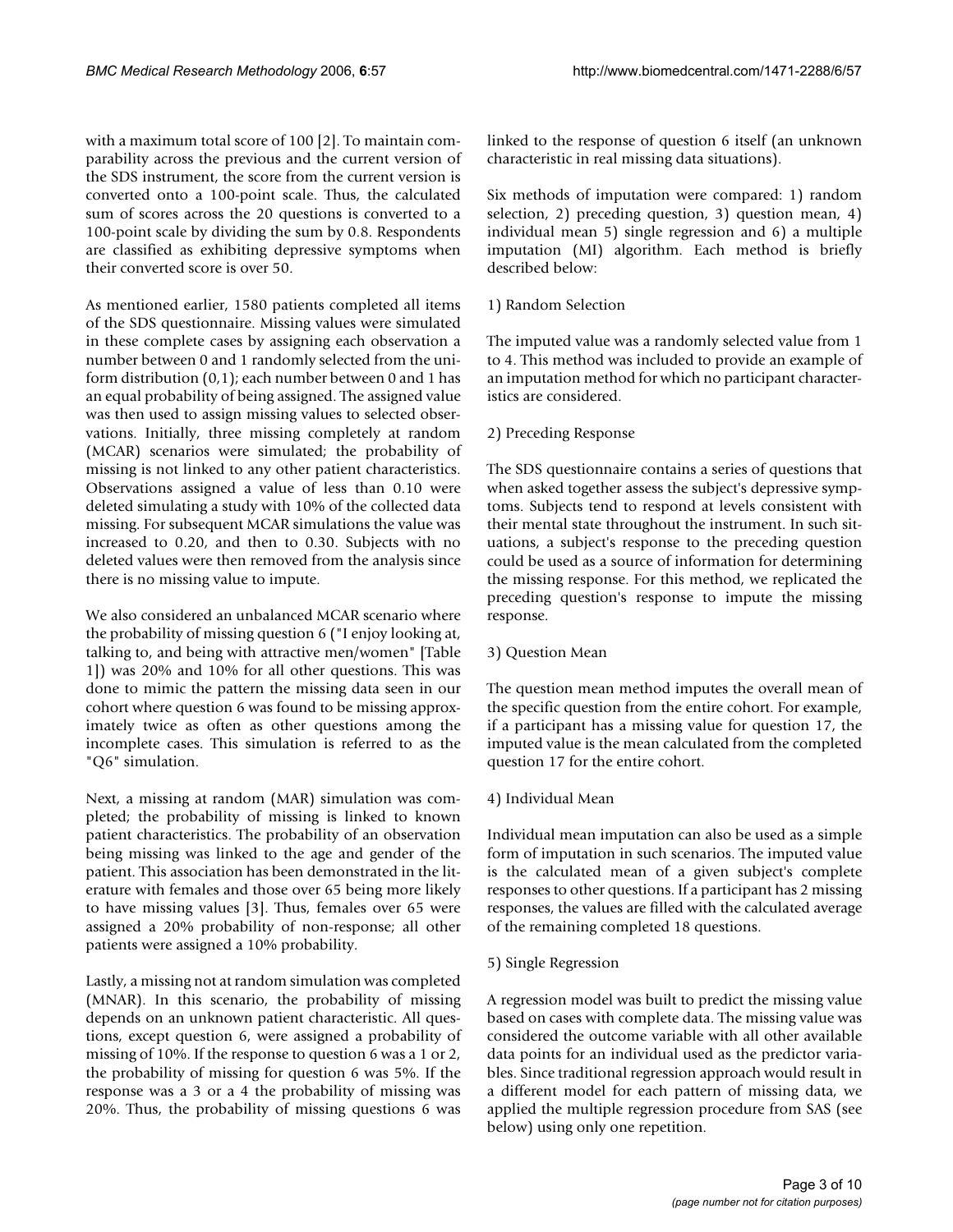#### 6) Multiple Imputation (MI)

The experimental version of MI available in SAS 8.1 was used [4]. The method is based on Rubin's work [5] that attempts to estimate a missing value with a plausible set of values. The method assumes a multivariate normal distribution and that the missing data are MAR. The resulting statistics appropriately reflect the uncertainty in the data due to missing values. The imputation is carried out in three steps. The missing data are filled 5 times generating 5 complete unique data sets. Each data set is analysed separately to calculate a mean, and standard deviation. Then, the results from each analysis are combined to produce an overall mean and standard deviation for each missing value. The missing values are predicted based on a specified list of characteristics that are used as predictors of the missing value(s). In our case, the predicting variables used in the MI procedure to predict missing responses were the responses to completed questions.

#### **Analysis**

For each method, the SDS score was calculated first with imputed values, and then with the "true" values, that are known to be true because the missing values are artificially created. The sample mean and standard deviation SDS scores were compared to the known population statistics (the latter derived from the known values prior to creation of missing values). The Spearman correlation coefficient, the percent of patients misclassified as depressive, and the Kappa statistic for dichotomous classification of depression were also calculated for each method. All three of these calculated statistics, through differing approaches, represent the level of agreement between the imputed values and the known "true" values. The Spearman correlation coefficient is a non-parametric statistic based on the ranks of the observations. The Kappa statistic expresses the amount of agreement (over and above that expected due to chance alone) between the dichotomous

| Table 2: Distribution of randomly deleted missing responses ( $N = 1580$ ) |  |  |  |  |
|----------------------------------------------------------------------------|--|--|--|--|
|----------------------------------------------------------------------------|--|--|--|--|

assessments of depression (present vs. absent) that are based on the imputed and observed SDS scale scores. Landis and Koch categorize Kappa into five categories: less than 0.2 indicating "poor agreement", 0.21 to 0.40 indicating "fair agreement", 0.41 to 0.60 indicating "moderate agreement, 0.61 to 0.80 indicating "substantial agreement" and greater than 0.81 indicating "near perfect agreement"[6].

#### **Results**

Table 2 displays the distribution of randomly deleted responses for each of the missing patterns that we created  $(p = 0.10, p = 0.20, p = 0.30, "Q6", "MAR - age and sex"$ and "MNAR"). As the probability of a missing value increases, the average number of missing observations per participant increases. At a probability of  $10\%$  (p = 0.10) the majority of participants have three or less observations artificially missing. When the probability of missing is increased to 30% ( $p = 0.30$ ), the majority of participants have between four and seven observations randomly deleted.

Table 3 presents the mean, standard deviation, Spearman correlation coefficient, percent misclassified and kappa statistic for each imputation method. When the data have a low percentage of missing values ( $p = 0.10$ ), individual mean, question mean, preceding question, single regression and MI all produce a Kappa statistic greater than 0.81 indicating "near perfect agreement." Random selection does not perform as well with a Kappa statistic of 0.684. The calculated mean for both random selection (45.99) and preceding question (44.69) is significantly different than the population mean (43.68) while the question mean produces a significantly different standard deviation (9.84) from the population value (10.98). MI produces the most valid imputed values with the highest Kappa statistic (0.893), lowest percent misclassified (4.7%) and neither the calculated mean value nor stand-

| <b>Missing Data Scenario</b> | $P = 0.10$ |              | $P = 0.20$ |            | $P = 0.30$ |            | Q6             |            | MAR - Age and Sex |            | <b>MNAR</b> |            |
|------------------------------|------------|--------------|------------|------------|------------|------------|----------------|------------|-------------------|------------|-------------|------------|
| Total missing responses      | N          | % of total   | N          | % of total | N          | % of total | N              | % of total | N                 | % of total | N           | % of total |
| $\Omega$                     | 201        | 12.7         | 8          | 1.1        | 174        | 11.0       |                | 0.1        | 151               | 9.6        | 174         | 11.0       |
|                              | 422        | 26.7         | 83         | 5.3        | 373        | 23.6       | 7              | 0.4        | 376               | 23.8       | 422         | 26.7       |
|                              | 432        | 27.3         | 220        | 14.0       | 463        | 29.3       | 42             | 2.7        | 435               | 27.5       | 466         | 29.5       |
|                              | 306        | 19.4         | 341        | 21.6       | 305        | 19.3       | 4              | 8.9        | 317               | 20.1       | 315         | 19.9       |
|                              | 147        | 9.3          | 314        | 19.9       | 6          | 10.2       | 226            | 14.3       | 172               | 10.9       | 122         | 7.7        |
|                              | 52         | 3.3          | 296        | 18.7       | 85         | 5.4        | 288            | 18.2       | 78                | 4.9        | 59          | 3.7        |
|                              | 18         | $\mathbf{L}$ | 7          | 10.8       | 12         | 0.8        | 305            | 19.3       | 35                | 2.2        | 15          | 1.0        |
|                              | 2          | 0.1          | 92         | 5.82       | 6          | 0.4        | 241            | 15.3       | П                 | 0.7        | ь           | 0.3        |
|                              | 0          | $\mathbf 0$  | 34         | 2.2        |            | 0.1        | 158            | 10.0       | 3                 | 0.2        |             | 0.1        |
|                              |            | $\mathbf 0$  | 9          | 0.6        | 0          |            | 90             | 5.7        | $\overline{2}$    | 0.1        |             | $\Omega$   |
| $\overline{0}$               |            | $\mathbf 0$  | 0          | 0.0        | 0          | $\Omega$   | 46             | 2.9        | 0                 | $\Omega$   |             |            |
| п                            |            | $\mathbf 0$  |            | 0.1        | $\Omega$   |            | 25             | 1.6        | 0                 | $\Omega$   | 0           |            |
| 12                           | 0          | 0            |            | 0.1        | 0          |            | 6              | 0.4        | 0                 | $\Omega$   | $\Omega$    |            |
| 13                           |            | 0            | 0          | 0          | 0          |            | $\overline{2}$ | 0.1        | $\Omega$          |            |             |            |
| 4                            | 0          | $\mathbf 0$  | 0          | 0          | 0          | 0          | $\overline{2}$ | 0.1        | 0                 | 0          | 0           | 0          |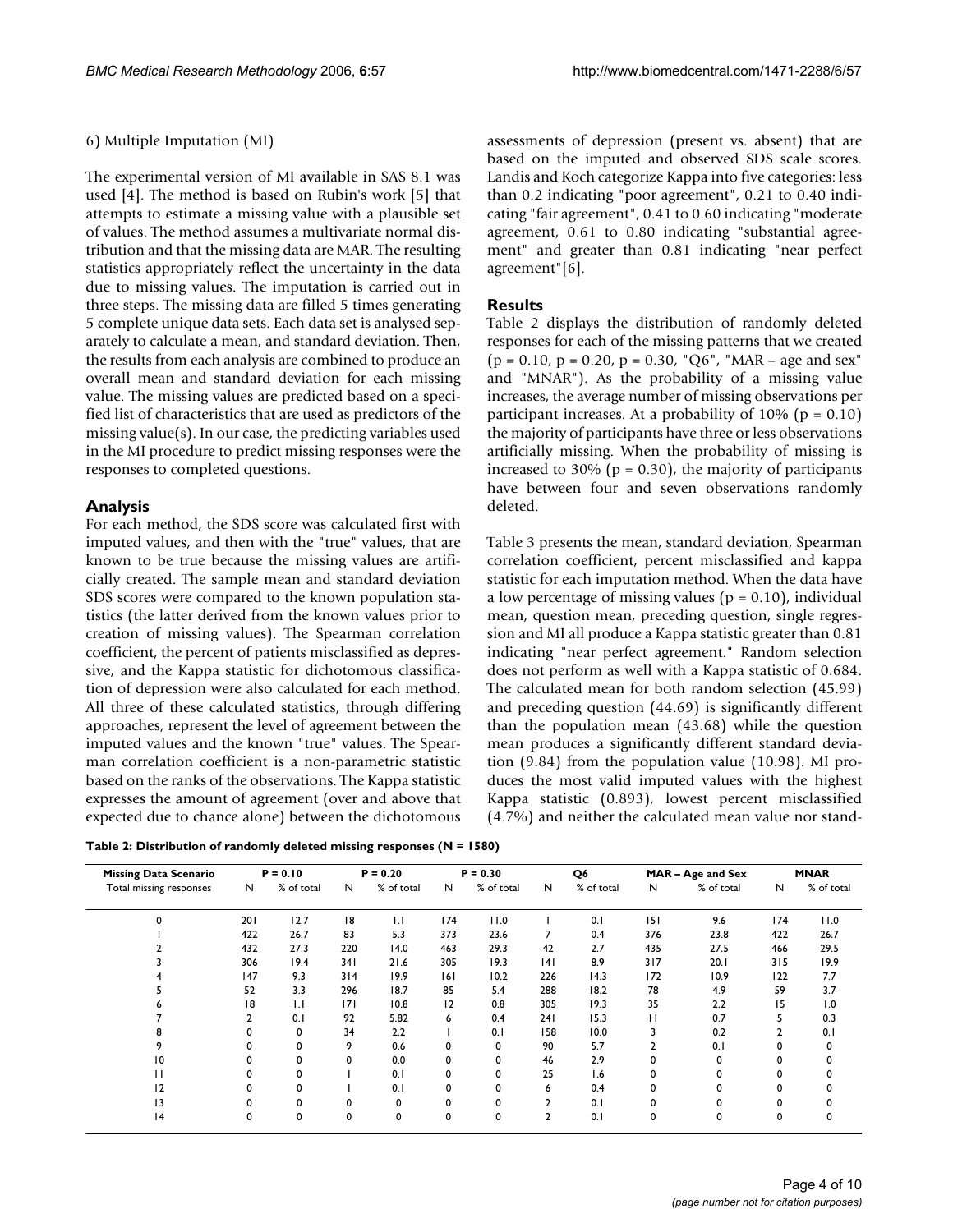ard deviation significantly differing from the known population values. However, notably, the individual mean does produce similar statistics.

Figure 1 graphically displays the correlation between the predicted values and the observed scores when the probability of missing data is increased to 20%. Both MI and single regression (panels E and F) show a tight cluster of

#### **Table 3: Diagnostic measures for imputation methods**

| Missing Data Scenario                                                  | Method                                   | Mean     | SD       | Spearman | % Misclassified                 | Kappa |
|------------------------------------------------------------------------|------------------------------------------|----------|----------|----------|---------------------------------|-------|
| $P = 0.10$<br>$N = 1379**$<br>$\mu = 43.68$<br>$\sigma = 10.98$        | Random Selection                         | 45.99*   | 10.65    | 0.906    | 15% (207)                       | 0.684 |
|                                                                        | <b>Preceding Question</b>                | 44.69*   | 10.07    | 0.946    | 8.7% (120)                      | 0.807 |
|                                                                        | Question Mean                            | 43.75    | $9.84*$  | 0.986    | 7.5% (104)                      | 0.823 |
|                                                                        | Individual Mean                          | 43.74    | 11.11    | 0.986    | 5.4% (74)                       | 0.880 |
|                                                                        | Single Regression                        | 44.03    | 10.71    | 0.981    | $5.6\%(77)$                     | 0.873 |
|                                                                        | Multiple Imputation                      | 44.01    | 10.73    | 0.987    | 4.7% (65)                       | 0.893 |
| $P = 0.20$<br>$N = 1562**$<br>$\mu$ = 43.64<br>$\sigma = 10.98$        | Random Selection                         | 47.25*   | 11.14    | 0.784    | 28.2% (440)                     | 0.452 |
|                                                                        | <b>Preceding Question</b>                | $46.41*$ | $9.79*$  | 0.898    | 14.4% (225)                     | 0.700 |
|                                                                        | Question Mean                            | 43.59    | $8.88*$  | 0.974    | 12.1% (189)                     | 0.709 |
|                                                                        | Individual Mean                          | 43.59    | 11.26    | 0.974    | 8.9% (139)                      | 0.802 |
|                                                                        | Single Regression                        | 44.03    | 10.65    | 0.966    | $9.6\%$ (150)                   | 0.781 |
|                                                                        | Multiple Imputation                      | 44.06    | 10.49    | 0.976    | $7.0\%$ (110)                   | 0.839 |
| $P = 0.30$<br>$N = 1579**$<br>$\mu$ = 43.62<br>$\sigma = 10.93$        | Random Selection                         | 49.09*   | $11.92*$ | 0.610    | 41.0% (647)                     | 0.267 |
|                                                                        | <b>Preceding Question</b>                | 48.62*   | $9.55*$  | 0.867    | 23.6% (373)                     | 0.549 |
|                                                                        | Question Mean                            | 43.60    | $8.05*$  | 0.958    | 14.9% (235)                     | 0.629 |
|                                                                        | <b>Individual Mean</b>                   | 43.66    | 11.33    | 0.955    |                                 | 0.760 |
|                                                                        |                                          | 44.39    | 10.33    | 0.937    | $10.8\%$ (171)                  | 0.738 |
|                                                                        | Single Regression<br>Multiple Imputation | 44.32    | 10.21    | 0.959    | $11.4\%$ (180)<br>$9.2\%$ (145) | 0.789 |
| Q6<br>$N = 1406$ **<br>$\mu = 43.49$<br>$\sigma = 10.89$               | Random Selection                         | 45.62    | 10.38    | 0.901    | 16.6% (233)                     | 0.649 |
|                                                                        | <b>Preceding Question</b>                | $41.66*$ | 10.73    | 0.970    | 10.2% (143)                     | 0.753 |
|                                                                        | Question Mean                            | 43.43    | $9.67*$  | 0.987    | $8.4\%$ (118)                   | 0.798 |
|                                                                        | Individual Mean                          | 43.37    | 11.03    | 0.984    | 5.7% (80)                       | 0.870 |
|                                                                        | Single Regression                        | 43.66    | 10.67    | 0.978    | $6.8\%$ (95)                    | 0.842 |
|                                                                        | Multiple Imputation                      | 43.67    | 10.61    | 0.986    | $5.8\%$ (81)                    | 0.866 |
| MAR - Age and Sex<br>$N = 1429**$<br>$\mu = 43.60$<br>$\sigma = 10.90$ | Random Selection                         | 45.85    | 10.48    | 0.885    | 18.1 % (259)                    | 0.618 |
|                                                                        | <b>Preceding Question</b>                | 44.81    | 10.09    | 0.940    | 8.9% (127)                      | 0.804 |
|                                                                        | <b>Ouestion Mean</b>                     | 43.63    | $9.65*$  | 0.984    | 7.4% (106)                      | 0.825 |
|                                                                        | <b>Individual Mean</b>                   | 43.65    | 11.05    | 0.982    | 5.7% (82)                       | 0.867 |
|                                                                        | Single Regression                        | 43.89    | 10.67    | 0.978    | 7.1%(102)                       | 0.835 |
|                                                                        | Multiple Imputation                      | 43.91    | 10.58    | 0.985    | 5.3% (77)                       | 0.877 |
| <b>MNAR</b><br>$N = 1406$ **<br>$\mu$ = 43.51<br>$\sigma$ = 10.80      | Random Selection                         | 45.82*   | 10.46    | 0.899    | $15.7\% (221)$                  | 0.741 |
|                                                                        | <b>Preceding Question</b>                | 44.44    | 10.06    | 0.947    | 9.7% (136)                      | 0.839 |
|                                                                        | Question Mean                            | 43.51    | $9.66*$  | 0.987    | $8.4\%$ (118)                   | 0.850 |
|                                                                        | Individual Mean                          | 43.50    | 10.90    | 0.985    | 5.9% (83)                       | 0.902 |
|                                                                        | Single Regression                        | 43.54    | 10.78    | 0.975    | 7.7% (108)                      | 0.871 |
|                                                                        | Multiple Imputation                      | 43.54    | 10.65    | 0.986    | $6.1\%$ (86)                    | 0.897 |
|                                                                        |                                          |          |          |          |                                 |       |

\* significant difference from the population statistics at 95% confidence

\*\* Participants for which no observations were randomly deleted are excluded from the analysis. When there are no missing values to impute, the calculated score is the same as the known "true" score thus the scores correlate perfectly (spearman = 1.0)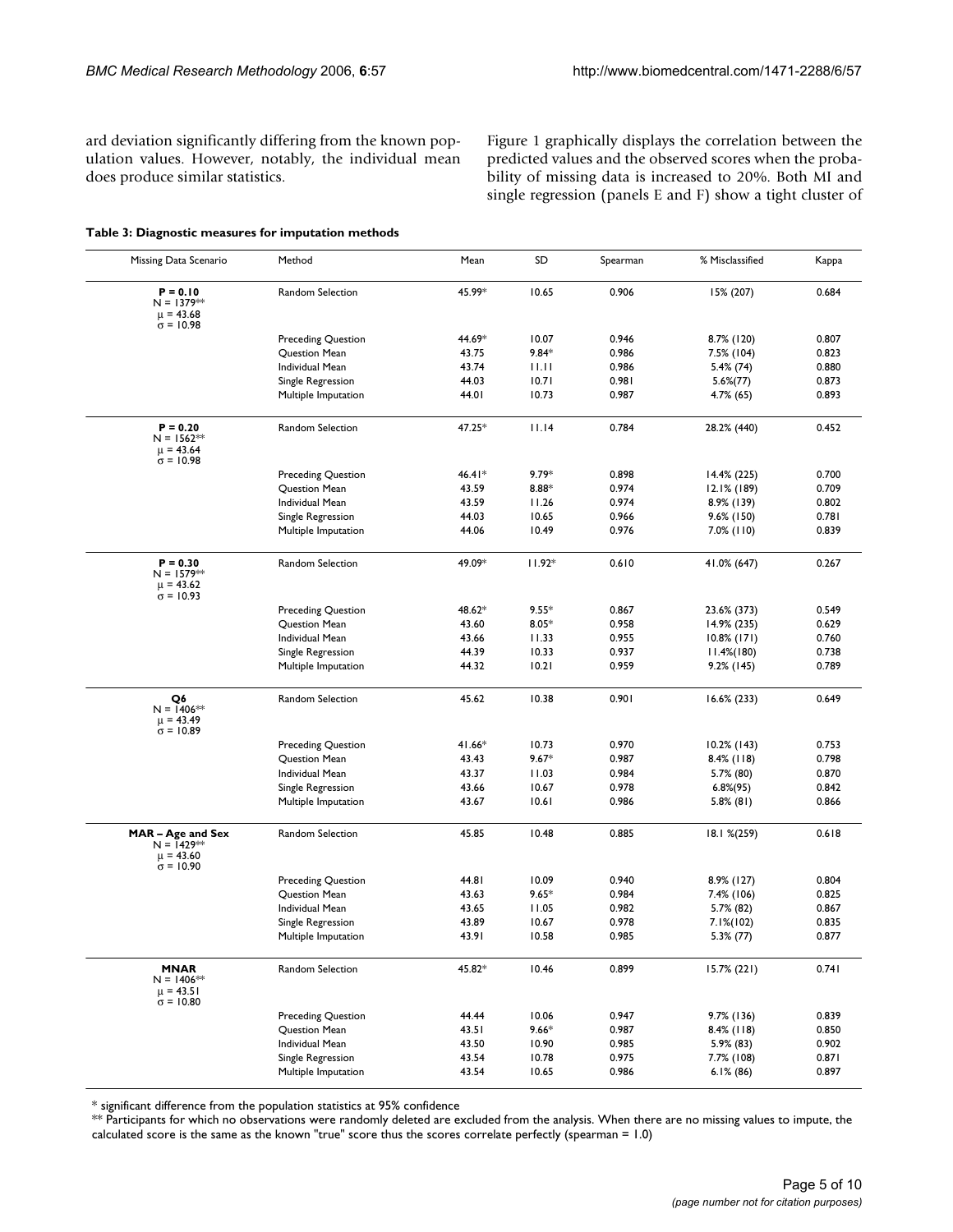observations around the line of agreement (the diagonal line). Individual mean imputation (panel D) portrays a slightly more scattered distribution about the agreement line but maintains a fairly tight distribution. The resulting scatter from the other three methods is more dispersed with random selection (panel A) producing a number of observations that fall far away from the diagonal line. A slight rotation away from the diagonal line of agreement (and towards a horizontal line) is observed in the question mean imputation (panel C). All the other methods produce scatter patterns that fall about the diagonal line of agreement (a straight line with a slope of 1).

As the percent of missing information is increased further  $(p = 0.20$  and  $p = 0.30$  simulations), multiple imputation becomes increasingly more accurate than the other five methods (Table 3). The kappa statistic remains high when the probability of a missing value is increased to 30% (p = 0.30) indicating that MI is an appropriate imputation method even when dealing with substantial missing data. Individual mean imputation also continues to perform reasonably well. The imputed mean and standard deviation do not differ significantly from the population statistics. The Kappa statistic remains high dropping only to 0.760 – still within the range of "substantial agreement." However, the percent misclassified for depression status increases to approximately 10%. Similar statistics are seen with single regression imputation (Kappa 0.738, percent misclassified 11.4%).

The question mean method and preceding question method yield similar percentages of misclassified observations and steady declines in the Kappa statistic as the probability of missing data increases from 0.10 to 0.30. The standard deviation resulting from both methods differs significantly from the population value. The calculated values are significantly lower than the observed values indicating an underestimation of the standard deviation.

As expected, the random selection method produces poor correlations with an increase in the probability of missing data. At a probability of 30%, the Kappa statistic has dropped to 0.267 indicating "fair agreement" and the percent of misclassified observations has increased to 41%, nearly half of the observations.

The unbalanced MCAR and MAR (Q6, and MAR-age and sex) and MNAR simulations produced similar results to the 10% probability of missing data simulation. The underlying assumption of the MI method – that the missing data are MAR – is not satisfied in the latter of these scenarios. Thus, MI tends to perform less well in such situations, and in our analysis, the individual mean method actually outperforms MI in the unbalanced

MCAR (Q6) simulation and the MNAR simulation. The other five methods produce approximately the same statistics as the 10% MCAR missing data pattern.

Table 4 demonstrates how agreement measures change as individual subjects have increasing missing items in the 20% MCAR ( $p = 0.20$ ) missing data scenario. The Spearman correlation values and Kappa values drop as the number of missing items increases. This drop is quite marked for the random selection method. In contrast, the drop is minimal for the multiple imputation method, single regression and individual mean methods indicating that all three methods are more robust than the question mean, preceding question and random selection method.

Recognising that there is inherent uncertainty relating to imputed values, we also assessed the number of times that the "true" value was captured by the range of estimated values produced by the MI procedure with 5 imputations (Table 5). We assessed this for three different missing data scenarios (MCAR- $p = 0.10$ , MAR-age and sex and MNAR). For comparison, we also assessed the percentage of the time that the imputed value produced by single regression imputation agreed with the true value. Table 5 reveals that the range of imputed values in MI encompassed the true values anywhere from 77% to 98% of the time across the 20 questions, whereas the imputed values in single regression matched the true values far less often.

# **Discussion**

Multiple imputation is the most accurate imputation method in four of the six scenarios that we assessed in our SDS questionnaire dataset. However, individual mean imputation, a simple imputation method, performs almost as well as MI, providing means and standard deviations for the population depression scores that closely approximate the known population values in all simulations. Interestingly, in three of our unbalanced simulations, individual mean imputation actually performs slightly better than multiple imputation. This implies that there may be situations where multiple imputation is not the optimal imputation method.

Although multiple imputation is probably the most accurate and valid imputation method, it has several disadvantages. The method itself is complex and utilises advanced statistical modeling that is likely to be unfamiliar to many readers and researchers; advanced statistical expertise is required to implement the method with confidence.

Our single regression imputation method applied the same technique as the multiple imputation method with one iteration instead of the five used for multiple imputation. Thus, the differences seen between those two methods are due to the repetition of the process. The difference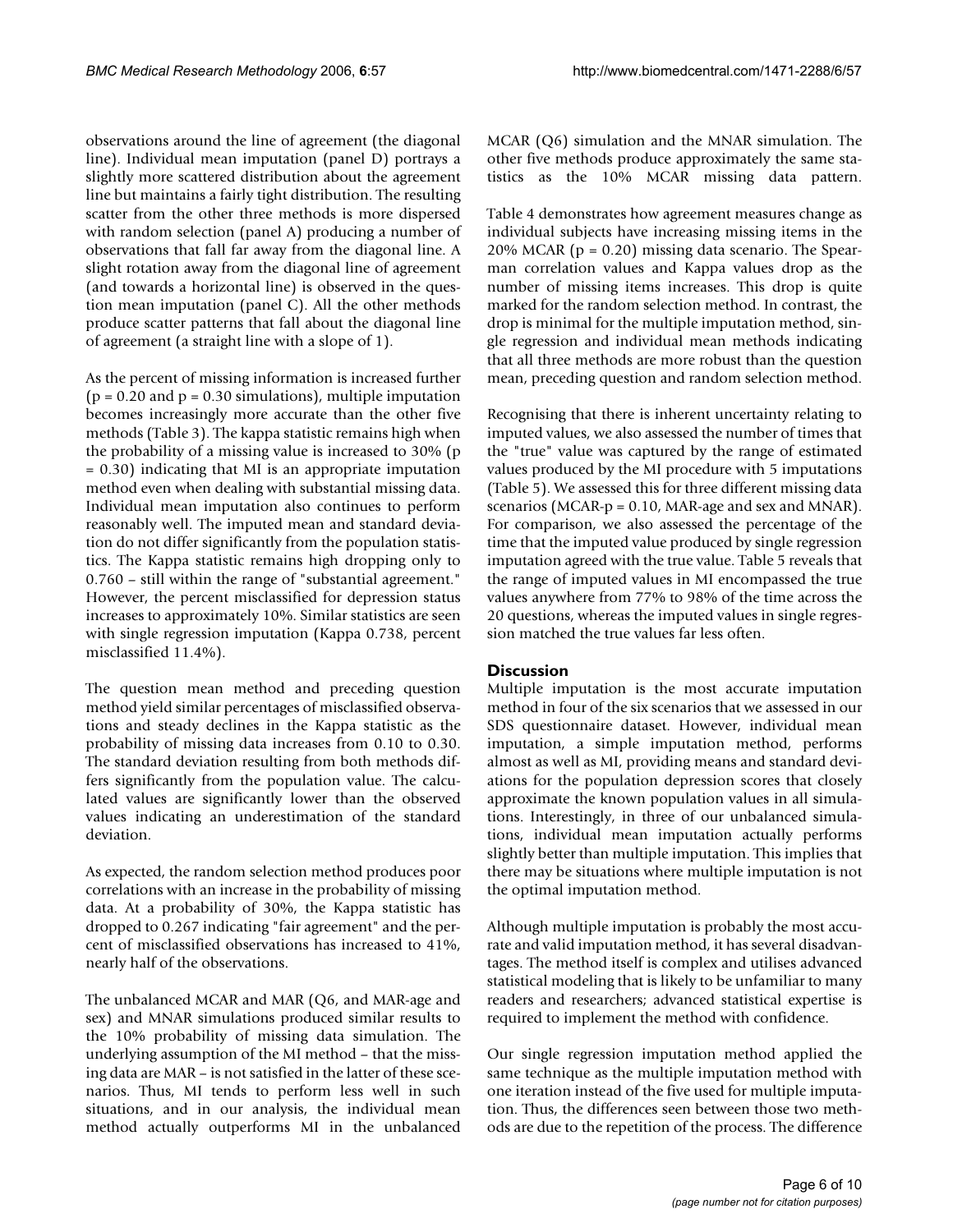

A. Random Selection **B. Preceding Question** 

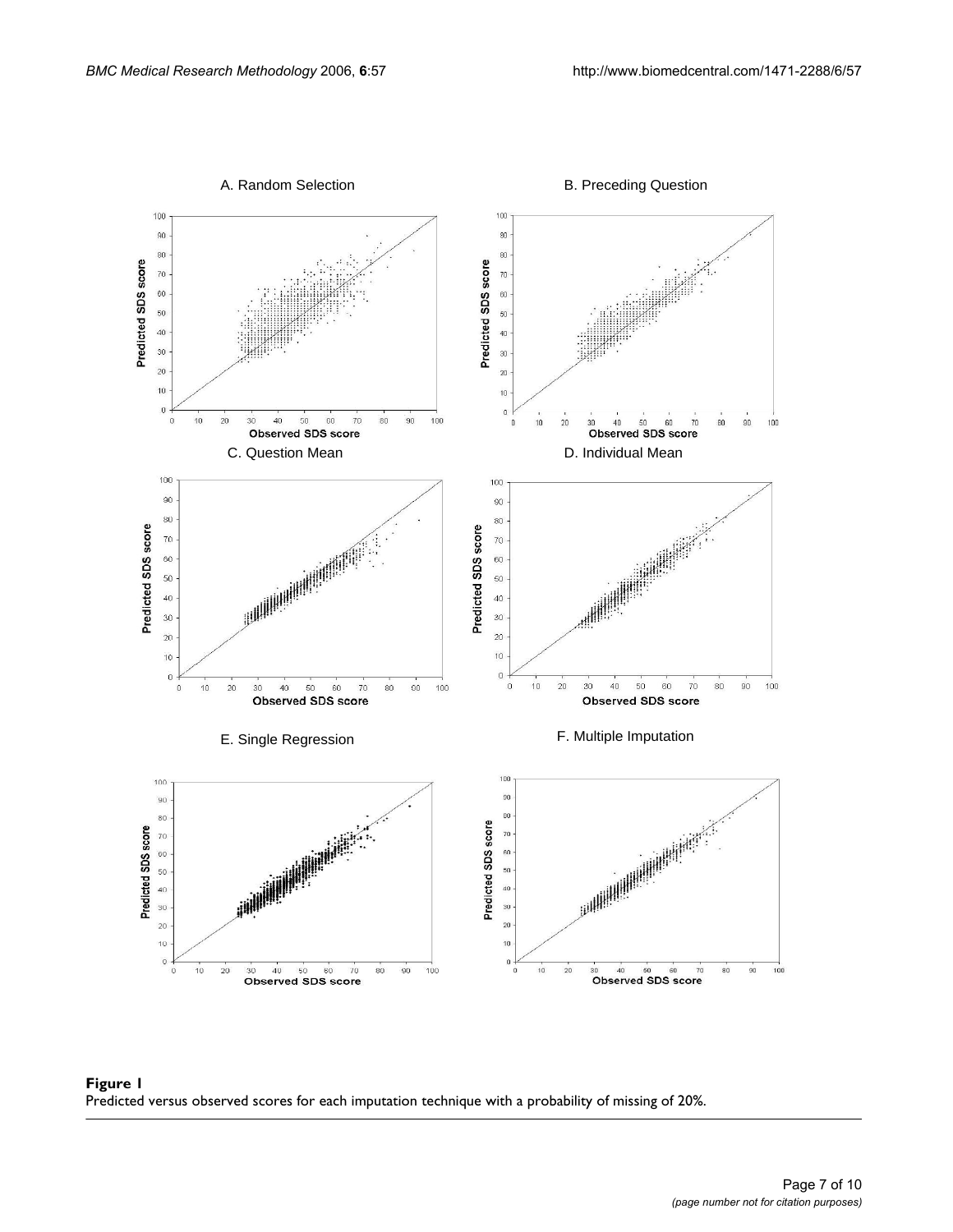| <b>Method of Imputation</b>       | <b>Random Selection</b> |       | <b>Preceding Question</b> |       | <b>Question Mean</b> |       | <b>Individual Mean</b> |       | <b>Single Regression</b> |       | <b>Multiple Imputation</b> |       |
|-----------------------------------|-------------------------|-------|---------------------------|-------|----------------------|-------|------------------------|-------|--------------------------|-------|----------------------------|-------|
| # of Missing Items ( $P = 0.20$ ) | Spearman                | Kappa | Spearman                  | Kappa | Spearman             | Kappa | Spearman               | Kappa | Spearman                 | Kappa | Spearman                   | Kappa |
| $1(N = 83)$                       | 0.983                   | 0.971 | 0.983                     | 0.910 | 0.993                | 000.1 | 0.992                  | 0.971 | 0.990                    | 0.970 | 0.993                      | 1.000 |
| $2 (N = 220)$                     | 0.941                   | 0.605 | 0.961                     | 0.741 | 0.987                | 0.804 | 0.987                  | 0.794 | 0.984                    | 0.783 | 0.988                      | 0.841 |
| $3(N = 341)$                      | 0.877                   | 0.563 | 0.944                     | 0.791 | 0.981                | 0.771 | 0.980                  | 0.833 | 0.974                    | 0.832 | 0.982                      | 0.848 |
| $4(N = 314)$                      | 0.816                   | 0.454 | 0.916                     | 0.739 | 0.976                | 0.743 | 0.973                  | 0.823 | 0.967                    | 0.764 | 0.974                      | 0.854 |
| $5 (N = 296)$                     | 0.783                   | 0.438 | 0.930                     | 0.661 | 0.978                | 0.641 | 0.977                  | 0.780 | 0.969                    | 0.784 | 0.978                      | 0.853 |
| $6 (N = 171)$                     | 0.618                   | 0.182 | 0.890                     | 0.569 | 0.963                | 0.651 | 0.953                  | 0.745 | 0.934                    | 0.710 | 0.957                      | 0.805 |
| $7 (N = 92)$                      | 0.508                   | 0.114 | 0.791                     | 0.454 | 0.948                | 0.346 | 0.930                  | 0.630 | 0.918                    | 0.600 | 0.948                      | 0.649 |
| $8(N = 34)$                       | 0.563                   | 0.191 | 0.848                     | 0.698 | 0.970                | 0.401 | 0.958                  | 0.827 | 0.943                    | 0.884 | 0.978                      | 0.831 |

**Table 4: Correlation with increased missing items in the P = 0.20 missing data scenario.**

in the percent misclassified is notable suggesting that repetition is an important component if regression is to be used to impute values.

In contrast, individual mean imputation is simpler and thus likely to be understood by a larger proportion of medical readers. Indeed, it is a more intuitive approach to imputing values. The underlying assumption is simply that a respondent will have similar responses throughout the questionnaire – a reasonable assumption for an ordinally-scaled instrument like the SDS[7]. In our case, individual mean imputation produces excellent correlation coefficients and valid imputation values.

An intriguing tilt away from the diagonal line of agreement is noted in the scatter plot for the question mean method presented in Figure 1, Panel C. This presumably arises because patients with low observed depression scores receive a higher imputed score drawn from the mean question score seen in the entire population. The result is a slight overestimation of those individuals' depression scores. The same phenomenon occurs at the opposite end of the distribution of depression scores. Patients with high observed scores (prior to the missing data simulation) are assigned a lower imputed score that reflects the mean score for that question in the entire population. This results in an underestimation of those individuals' depression scores. This combination of overestimation of scores in patients with low depression scores, and underestimation of scores in those with high scores, leads to the observed 'rotation' of the scatter pattern seen in Figure 1, panel C. Such rotation is not observed in any of the other methods.

While the conclusions regarding 'best' solutions to our particular missing data problem are relatively clear, our findings may not be applicable to other missing data scenarios. Other databases and survey questionnaires may

| Table 5: Comparison of MI and single regression in the "capture" of the true values using 3 missing data scenarios |  |  |
|--------------------------------------------------------------------------------------------------------------------|--|--|
|                                                                                                                    |  |  |
|                                                                                                                    |  |  |

|          |                      | $MCAR - P = 0.10 N = 1379$                    |                                                               |                      | MAR – Age and Sex $N = 1429$                  |                                                              | MNAR $N = 1406$      |                                                |                                                              |  |
|----------|----------------------|-----------------------------------------------|---------------------------------------------------------------|----------------------|-----------------------------------------------|--------------------------------------------------------------|----------------------|------------------------------------------------|--------------------------------------------------------------|--|
| Question | # cases<br>missing N | MI coverage of<br>true value by range<br>N(%) | Single<br>regression<br>agreement<br>with true<br>value N (%) | # cases<br>missing N | MI coverage of<br>true value by range<br>N(%) | Single<br>regression<br>agreement<br>with true value<br>N(%) | # cases<br>missing N | MI coverage of<br>true value by<br>range N (%) | Single<br>regression<br>agreement<br>with true value<br>N(%) |  |
|          | 150                  | 142 (95%)                                     | 88 (59%)                                                      | 189                  | 173 (92%)                                     | 115(61%)                                                     | 139                  | 124 (89%)                                      | 76 (55%)                                                     |  |
| 2        | 175                  | 141 (81%)                                     | 48 (27%)                                                      | 182                  | 142 (78%)                                     | 46 (25%)                                                     | 6                    | 124 (77%)                                      | 46 (29%)                                                     |  |
| 3        | 155                  | 150 (97%)                                     | 111(72%)                                                      | 173                  | 164 (95%)                                     | 114(66%)                                                     | 156                  | 146 (94%)                                      | 94 (60%)                                                     |  |
|          | 146                  | 115(79%)                                      | 47 (32%)                                                      | 176                  | 137 (78%)                                     | 47 (27%)                                                     | 170                  | 143 (84%)                                      | 40 (24%)                                                     |  |
| 5        | 158                  | 125 (79%)                                     | 47 (30%)                                                      | 185                  | 150 (81%)                                     | 45 (24%)                                                     | 159                  | 126 (79%)                                      | 49 (31%)                                                     |  |
|          | 160                  | 132 (83%)                                     | 43 (27%)                                                      | 170                  | 132 (78%)                                     | 44 (26%)                                                     | 249                  | 206 (83%)                                      | 75 (30%)                                                     |  |
| 7        | 145                  | 132 (91%)                                     | 64 (44%)                                                      | 199                  | 181(91%)                                      | 110(55%)                                                     | 167                  | 153 (92%)                                      | 85 (51%)                                                     |  |
| 8        | 6                    | 142 (88%)                                     | 58 (36%)                                                      | 190                  | 171 (90%)                                     | 82 (43%)                                                     | 152                  | 132 (87%)                                      | 70 (46%)                                                     |  |
| 9        | 172                  | 164 (95%)                                     | 94 (55%)                                                      | 184                  | 172 (93%)                                     | 107 (58%)                                                    | 177                  | 164 (93%)                                      | 93 (53%)                                                     |  |
| 10       | 174                  | 156 (90%)                                     | 69 (40%)                                                      | 166                  | 144 (87%)                                     | 65 (39%)                                                     | 152                  | 131 (86%)                                      | 64 (42%)                                                     |  |
| П        | 163                  | 126 (77%)                                     | 63 (39%)                                                      | 184                  | 153 (83%)                                     | 50 (27%)                                                     | 142                  | 119(84%)                                       | 49 (35%)                                                     |  |
| 12       | 151                  | 126 (83%)                                     | 66 (44%)                                                      | 168                  | 146 (87%)                                     | 60 (36%)                                                     | 155                  | 131 (85%)                                      | 52 (34%)                                                     |  |
| 13       | 151                  | 135 (89%)                                     | 55 (36%)                                                      | 155                  | 135 (87%)                                     | 71 (46%)                                                     | 4                    | 125 (89%)                                      | 53 (38%)                                                     |  |
| 4        | 165                  | 149 (90%)                                     | 74 (45%)                                                      | 195                  | 175 (90%)                                     | 84 (43%)                                                     | 153                  | 134 (88%)                                      | 68 (44%)                                                     |  |
| 15       | 157                  | 134 (85%)                                     | 53 (34%)                                                      | 186                  | 169(91%)                                      | 63 (34%)                                                     | 147                  | 126 (86%)                                      | 60 (41%)                                                     |  |
| 16       | 147                  | 132 (90%)                                     | 59 (40%)                                                      | 194                  | 154 (79%)                                     | 72 (37%)                                                     | 163                  | 141 (87%)                                      | 59 (36%)                                                     |  |
| 17       | 152                  | 143 (94%)                                     | 87 (57%)                                                      | 184                  | 179 (97%)                                     | 105 (57%)                                                    | 150                  | 135 (90%)                                      | 81 (54%)                                                     |  |
| 18       | 153                  | 135 (88%)                                     | 68 (44%)                                                      | 169                  | 154(91%)                                      | 93 (55%)                                                     | 152                  | 140 (92%)                                      | 84 (55%)                                                     |  |
| 9        | 177                  | 174 (98%)                                     | 142 (80%)                                                     | 174                  | 167 (96%)                                     | 135 (78%)                                                    | 169                  | 164 (97%)                                      | 147 (87%)                                                    |  |
| 20       | 162                  | 140 (86%)                                     | 73 (45%)                                                      | 185                  | 157 (85%)                                     | 75 (41%)                                                     | 169                  | 152 (90%)                                      | 72 (43%)                                                     |  |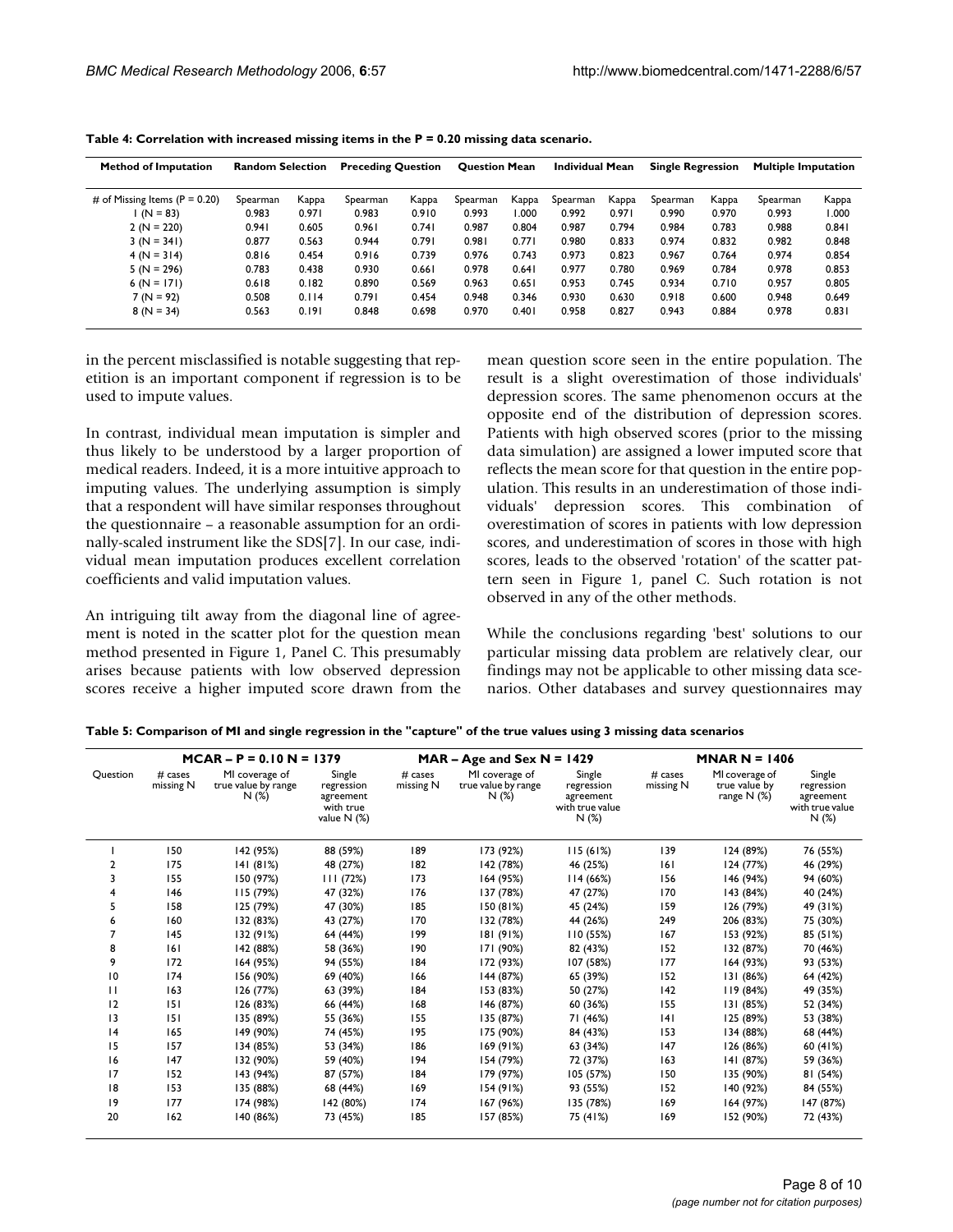have characteristics that would yield different findings and conclusions regarding the optimal missing data solution. We therefore encourage readers to simply view our evaluative work as a template for methodological evaluation of potential missing data solutions in other datasets. We encourage other researchers to follow a similar approach to the one presented here for conducting an assessment of possible imputation methods.

Our findings resemble those of Gmel [8] and Hawthorne and Elliot [9] who assessed the performance of various imputation methods for dealing with missing responses in questionnaires. Both of these studies demonstrated that although sophisticated imputation methods such as "hotdeck imputation" have advantages, that simple singlevalue imputation methods also perform very well. Others have cautioned that, although mathematically simpler, mean imputation can lead to underestimation of the variance within the data and techniques such as multiple imputation should be used [10]. Farclough and Cella [11] demonstrated strong performance of a simple imputation method that resembles our 'individual mean' imputation approach, and found that this approach is superior to simple case deletion or a number of other simple imputation methods. Fayers and colleagues [12], however, remind us that although simple imputation methods often perform quite well, that there are some cautions to their widespread use. They go on to provide a useful checklist that researchers should apply when considering the use of simple imputation methods for missing data scenarios.

Our study demonstrates the use of multiple imputation to derive a single value – the missing observation for a specific respondent. Multiple imputation can also be applied in different ways, perhaps most typically to estimate the parameters of a regression model in the context of multivariable analyses. The latter approach typically provides estimates of β coefficients that accurately reflect the uncertainty due to missing values. Table 5 also reveals that multiple imputation more fully characterizes the uncertainty inherent in imputed data. Our use of multiple imputation to determine population mean values is thus not the only approach to using the method. Nevertheless, the generally favourable performance of the SAS multiple imputation procedure in this analysis speaks to its general versatility and applicability in this context.

It has been suggested that MI should only be used in circumstances where the data are MAR[13]. A corollary is that MI would not perform well in circumstances where the pattern of missing data is not MAR or MCAR (a common situation in applied research). Our results actually demonstrate a reasonably strong performance of MI in not only MAR and MCAR scenarios, but also in the MNAR simulation. In support of our finding, Schafer has argued that, when applied in rich datasets, bias resulting from the violation of the MAR assumption required for multiple imputation can be minimized [14]. Similarly, Faris et al. have empirically demonstrated strong performance of multiple imputation in a dataset with a MNAR pattern of missing data [15]. Our results agree with the latter finding and perhaps indicate that the MAR assumption may not be an absolute prerequisite for MI. In this regard, further investigation of MI methodologies in real or simulated MNAR situations is warranted.

Our study also has caveats and limitations. The random simulations carried out may not be reflective of the patterns of missing data seen in real situations. Furthermore, while the Zung SDS may be particularly suited to the six types of imputation explored here, other imputation methods may be more appropriate for other questionnaires. Since the Zung has 20 questions that are all measuring the same construct, the instrument should be robust to the presence of missing values. Thus, individual mean imputation is particularly suited to this scale. Other scales and instruments may not be as amenable to the imputation methods presented here.

Lastly, for the purposes of this methodological study on imputation methods, we excluded the 351 participants of our surgical outcomes study who had truly incomplete SDS questionnaires. In the eventual application of imputation methods to these real missing data cases in our surgical outcome study, we will never really know how well our imputed values represent the values that might have been provided had a response item not been missing. In this regard, our methodological comparison of imputed values against artificially created missing values does not reflect applied imputation scenarios, where a researcher never really knows how well the imputed values represent what data values would have been had they been present.

# **Conclusion**

In our data analysis scenario, multiple imputation was usually the most accurate method of imputation. Notably, however, a simpler method – individual mean imputation – demonstrated comparable accuracy in three MCAR scenarios and actually performed slightly better than multiple imputation in three scenarios where data were missing in an unbalanced manner. For our missing data problem, we therefore conclude that individual mean imputation is the best approach for our work, because it provides an attractive balance of both accuracy and conceptual simplicity. Ultimately, however, the optimal imputation method in any situation should be selected based on a balance of the statistical expertise of the research team, validity of the method, and ease of interpretability for readers. We encourage researchers to conduct similar methodological assessments to find the most